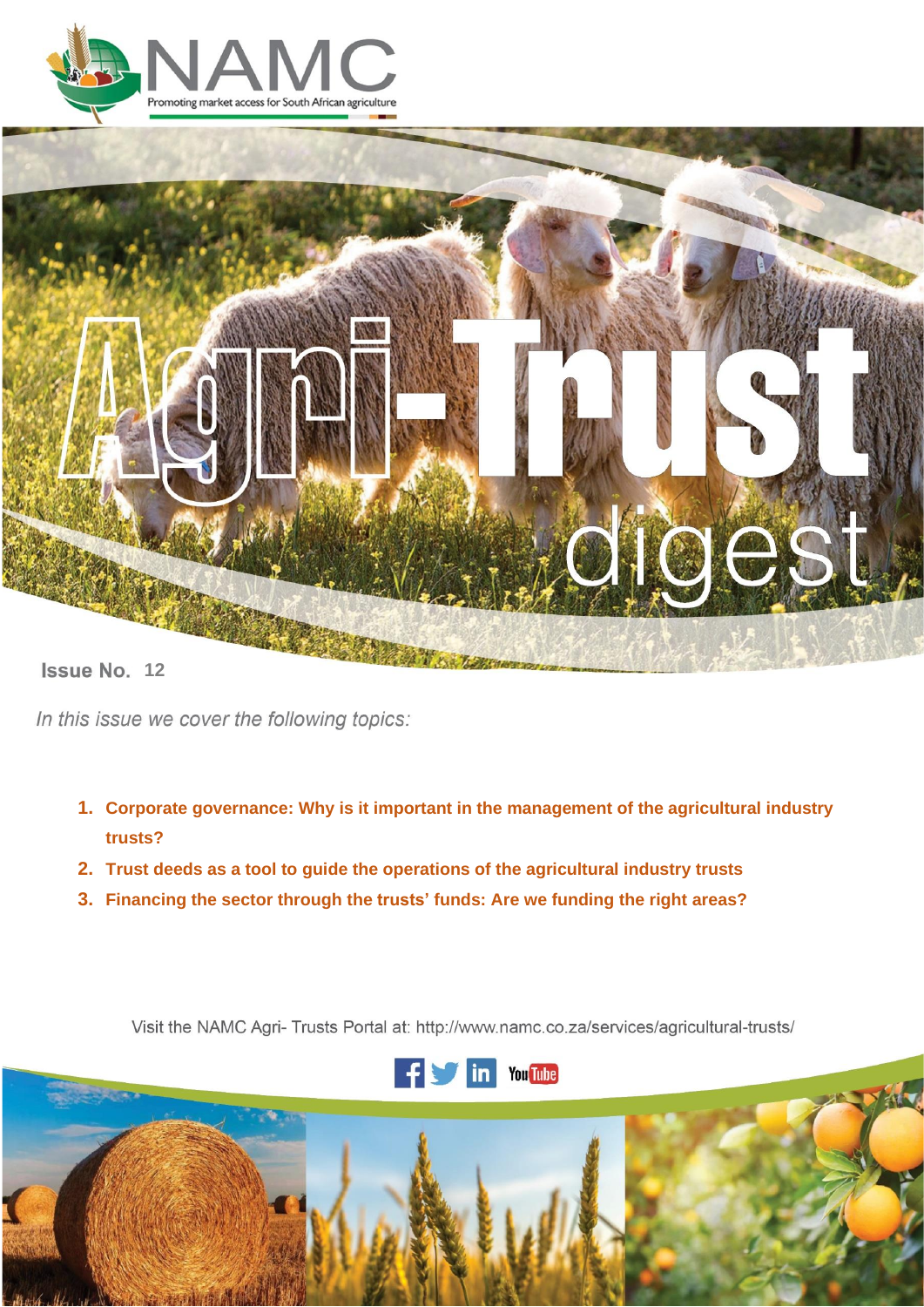# **AGRI-TRUST DIGEST**

*Agri-Trust Digest is a bimonthly report that is produced by the National Agricultural Marketing Council through the Agricultural Industry Trusts Division. The publication aims to communicate developments as they happen around the different agricultural trusts. The focus of this issue is on three topics in the grain industry: (i) Corporate governance: Why is it important in the management of the agricultural industry trusts?; (ii) Trust deeds as a tool to guide the operations of the agricultural industry trusts; and (iii) Financing the sector through the trusts' funds: Are we funding the right areas? The division has three digests which cover the Food, Agriculture and Natural Resources Policy Analysis Network (FANRPAN), agricultural transformation, and agricultural industry trusts. Agri-Trust Digest reports on key developments coming from the operation of the different industry trusts.*

> **Contributors to this issue:** Mr Matsobane (BM) Mpyana Ms Nomantande Yeki Mr Elekanyani Nekhavhambe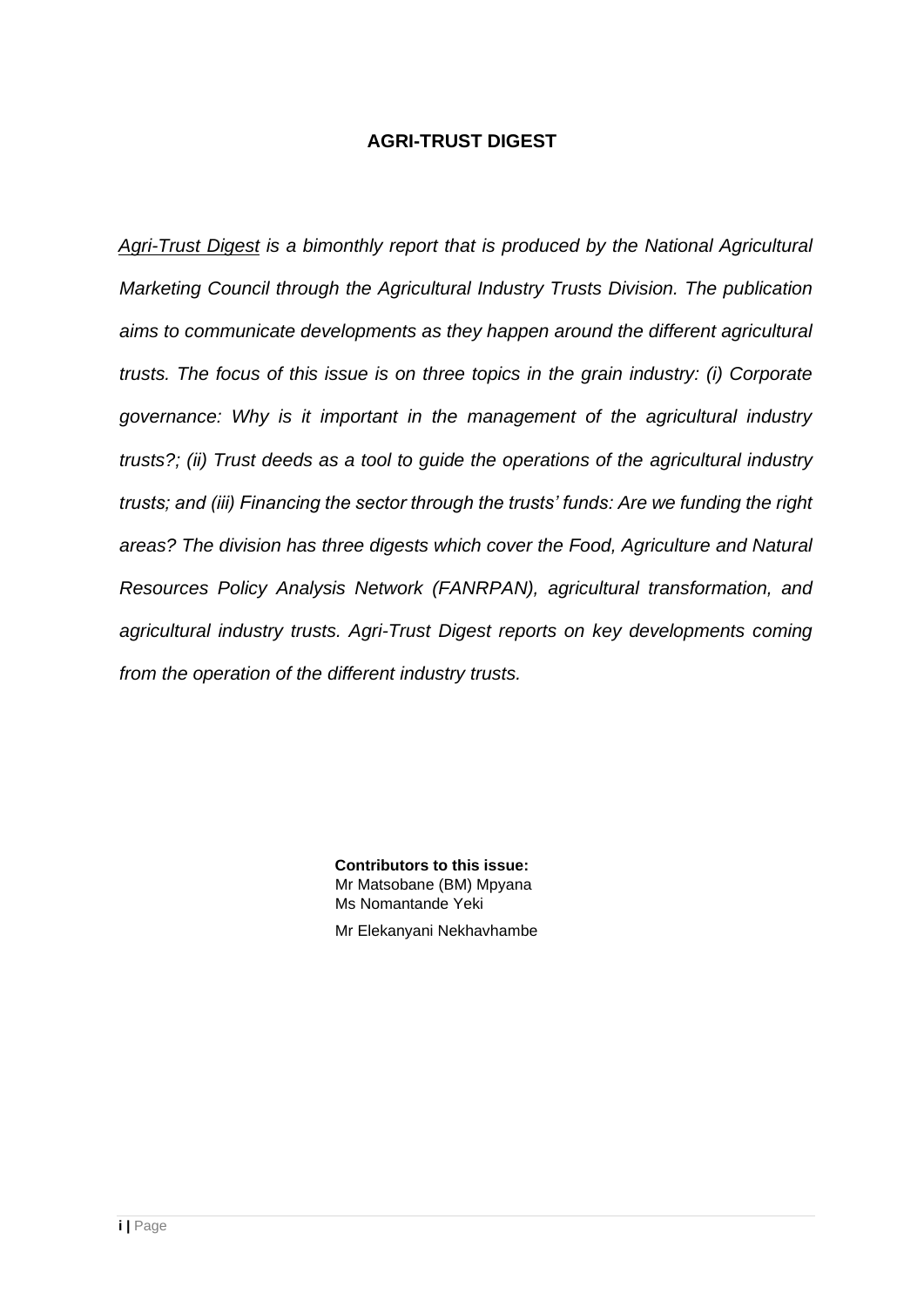# **1. CORPORATE GOVERNANCE: WHY IS IT IMPORTANT IN THE MANAGEMENT OF THE AGRICULTURAL INDUSTRY TRUSTS?**

By Matsobane (BM) Mpyana

#### **1.1. Introduction**

Corporate governance is a set of rules that define the relationship between the stakeholders, management and board of directors of a company, and which influence how that company operates. Corporate governance exists to ensure that companies operate in a fair, equitable and appropriate manner for all stakeholders. Achieving this involves the establishment of a set of internal policies, rules and procedures that cover topics from remuneration and benefits to financial reporting and everything in between. Corporate governance covers many distinct areas, including the establishment of policies and processes that protect the best interests of stakeholders, which can be internal (management, employees, board of directors and shareholders) or external (government, suppliers, communities and banks).

The key governance documents that have dominated the South African business community are the various King reports on corporate governance, starting with King I published in 1994. It is no coincidence that King I coincided with the first democratic election held for all South African citizens, meaning that all of the King reports have their foundations in ethical and effective leadership. The most recent corporate governance report for South Africa is King IV, which was published in 2016. This report considers best practice in corporate governance based on global trends and experience.

There are differences between versions as with King III and King IV, and the move from 'apply or explain' to 'apply and explain', was premised on 16 principles having universal applicability, with only the implementation being different, depending on the size and complexity of the organisation and/or institution. This allows for various stakeholders to

make informed choices on whether or not their organisation is achieving the four good governance outcomes, namely: (i) Ethical culture, (ii) Good performance (iii) Effective control, and (iv) Legitimacy.

#### **1.2. Training in corporate governance**

The National Agricultural Marketing Council (NAMC), through its division responsible for the agricultural industry trusts, co-ordinates training in corporate governance for the ministerial trustees. The purpose of such training is for the ministerial trustees to familiarise themselves with the corporate governance policies, practices and principles. It can be argued that sustainability, innovation, fairness and effective leadership are the characteristics of good governance that can transform institutions such as the industry trusts. The benefits of corporate governance training are to encourage trustees to be confident, to support ethical decisions, and to encourage trustees to do a better job in transforming the respective trusts.

### **1.3. Why is corporate governance important in the management of the industry trusts?**

With industry trusts being bodies that manage and safeguard the trusts' assets and ensure that the trusts remain evergreen, corporate governance becomes very important. The industry trusts as a collective are valued at over R2.3 billion worth of assets (monetary and fixed property), which means that corporate governance principles should always be applied to ensure that the assets are grown over time and that the trusts do not deplete the asset base.

Given the legalities embedded in the governance of trusts, corporate governance provides better access to capital and aids economic growth. For the industry trusts to be effectively and ethically governed, trusts must not only practise internal governance but also must operate in a sound institutional environment. Good corporate governance ensures that the business environment is fair and transparent and that trusts can be held accountable for their actions. On the contrary, weak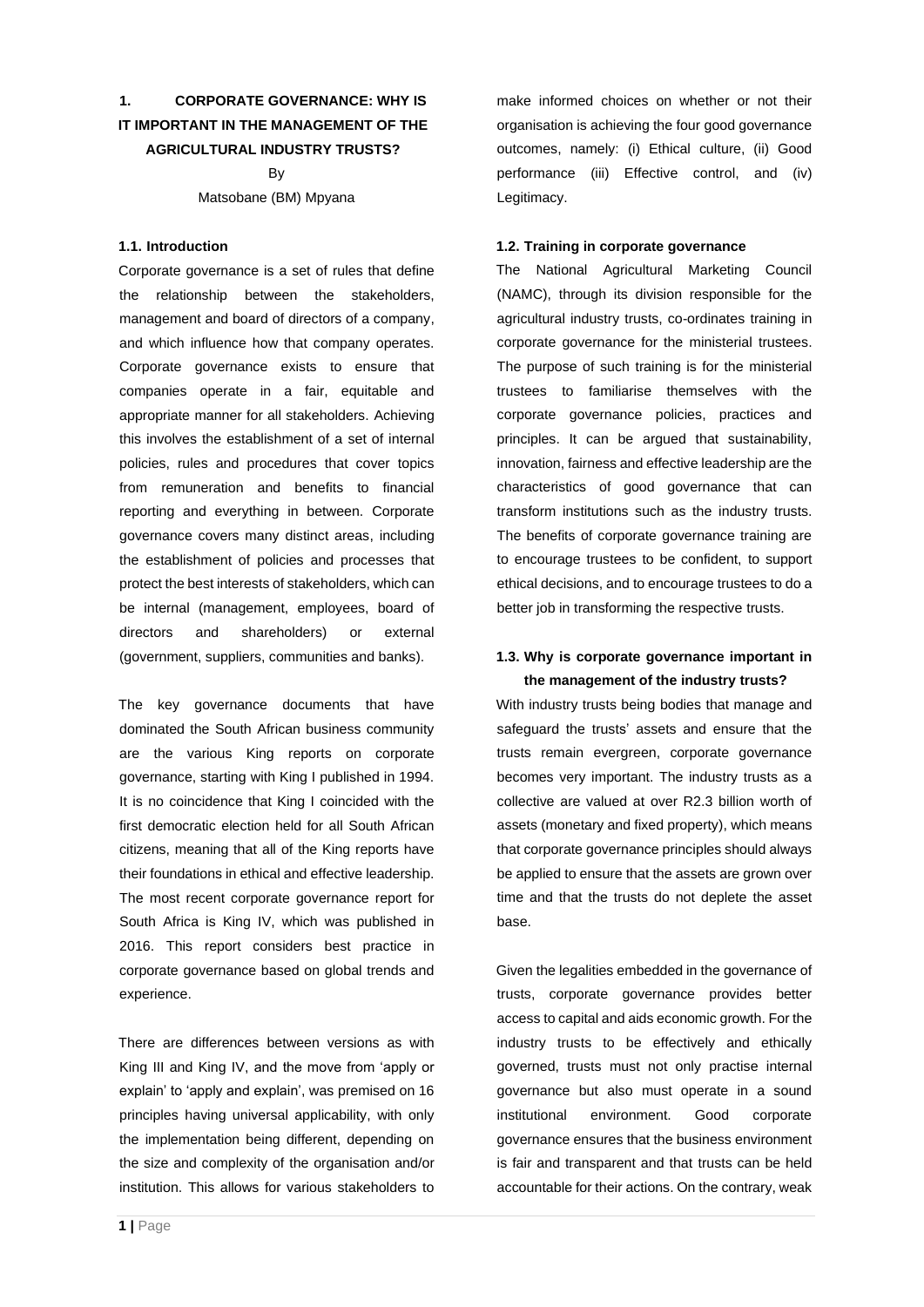corporate governance leads to waste, mismanagement and corruption. It should be noted that only good governance can deliver sustainable good performance in the management of the industry trusts.

## **1.4. What is needed for the industry trusts to achieve corporate governance best practices?**

The following shall be put in place, but shall not be limited to, establishing and disclosing trust objectives; outlining ownership structure and shareholder rights; setting board and management structure processes; developing processes for change in control and transaction involving significant assets; addressing foreseeable risk factors; establishing regular financial audits and disclosure of audit findings; monthly financial management and accounts; stating financial transparency and disclosure; and good recordkeeping systems.

#### **1.5. What are the roles of a director or a trustee in the context of corporate governance?**

In the context of this report, the director is a trustee as he/she is involved in decision making, strategic planning and the implementation of policies, as well as attending meetings, managing the money and performing other activities of a director. Therefore, the trustee is responsible for monitoring the operations or changes that can prevent the trust from moving forward and achieving its objectives. The trustee or director is responsible for promoting the development of the South African economy by encouraging high standards of corporate governance, encouraging the efficient and responsible management of the trust, and providing a predictable and effective environment for the efficient regulation of the respective trusts.

In conclusion, corporate governance is important in the execution of the work of any institution, including the trusts. It does not matter how many times corporate governance training is attended, as some of the principles are ever changing and

require the trustees to re-familiarise themselves. It should be emphasised that "only good governance can deliver sustainable good performance in the management of the industry trusts."

# **2. TRUST DEEDS AS A TOOL TO GUIDE THE OPERATIONS OF THE AGRICULTURAL INDUSTRY TRUSTS**

By Nomantande Yeki

### **2.1. Understanding a trust deed**

In 1996 the former control boards were abolished and all assets were transferred to the agricultural industry trusts. The agricultural industry trusts are managed by a board of trustees, which performs its duties and responsibilities under the guidance of the trust deed. A trust deed is THE most important trust document – it is what creates the trust. A trust deed is a contractual agreement that binds all parties involved and it is enforceable by law. The trust deed contains information such as:

- The official name of the trust
- The objectives of the trust
- The representation of the trustees
- Rights on trust assets
- Outline of trustees' powers and duties
- Termination and distribution of the trust

### **2.2. Importance of a trust deed in guiding the operations of the trust**

From the very beginning, a trust deed is important as a legal document declaring what assets are contained within the trust, as well as trustee representation and an indication of the beneficiaries. A trust deed not only holds the trustees liable, but it keeps them within the trust parameters.

It is important for the board of trustees to fully understand the thought process and objectives behind the establishment of the trust they represent. The trust deed gives them greater power, which ensures that there are no bureaucratic difficulties that could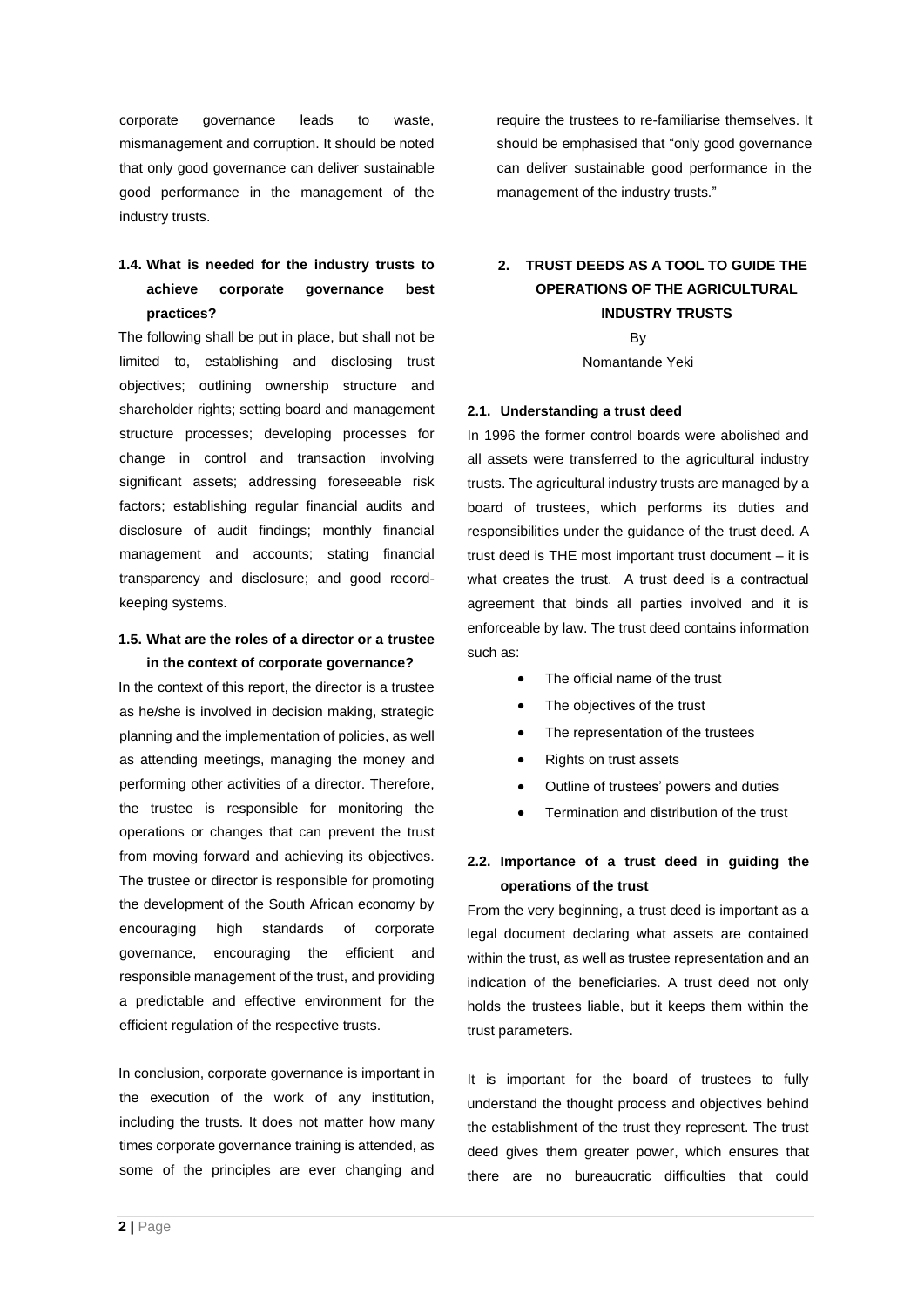potentially hinder the achievement of the objectives. In each agricultural industry trust, the board of trustees is comprised of representatives of both the industry (private sector) and the Minister of Agriculture, Land Reform and Rural Development (public sector). These representatives serve on the board to administer the trust's assets in the best interests of both the public and private sectors in line with the trust deed. All decisions and actions of the trustees must be taken with reference to the trust deed. Hence equal representation of the board of trustees is key in promoting the interests of both parties.

#### **2.3. Conclusion**

Trustees must understand the information contained in the trust deed, which is the primary responsibility of a trustee. The trust deed sets out all the guidelines of the trust and how the trust should operate. The trust deed also gives powers and discretion to the board of trustees.

### **3. FINANCING THE SECTOR THROUGH THE TRUSTS' FUNDS: ARE WE FUNDING THE RIGHT AREAS?**

By Elekanyani Nekhavhambe

#### **3.1. Introduction**

Currently, there are 11 agricultural industry trusts, valued at over R2.3 billion, and all are managed to protect and grow the asset base. Agricultural industry trusts are therefore the institutions that are entrusted with the safeguarding and utilising of former statutory assets from the control boards for the benefit of the industry as a whole. It is noteworthy that the industry trusts are key vehicles to drive transformation in the agricultural sector. Annually, the trusts spend over R65,7 million on transformation, which represents an increase of 7,03 % from R61,4 million in 2017/18 and which funds key activities relating to enterprise development in line with the NAMC's transformation guidelines published in 2018. However, the most important question could be: "Are we funding the right areas in the sector of agriculture?"

Against the above backdrop, this article provides some insight into the common areas that are funded by the trusts' funds.

### **3.2. Areas that are commonly funded by the trusts**

It is important to note that existing industry trusts' support of agricultural sector transformation is visible. Most of the trusts have been able to support transformation activities relating to enterprise development, skills development and socio-economic development amongst emerging farmers. It is commendable that the trusts are doing well in transforming the sector.

However, the trusts' support of the sector is not limited to transformation support. Other areas funded through the trusts' funds include:

- Research and development;
- International relations and market access linkages for all participants; and
- Dissemination of information to industry role players.

Trusts also play a significant role in providing technical support and playing an advisory role in matters of the success of the industry.

The trusts have transformation entities that drive the inclusion of emerging farmers in the respective value chains. Notably, the Mohair Empowerment Trust funded by the Mohair Trust has made a significant contribution to developing farmers in the industry, and one commercial farmer is being established per year. This development applies to the grain trusts through the Grain Farmer Development Association (GFADA) and the Potato Industry Development Trust, which have also made a significant contribution in this regard. Good work has been done by most of the trusts in terms of funding key activities aimed at growing the sector.

#### **3.3. Conclusion**

It can be concluded that trusts are funding the right areas within the sector, considering the limited funds available. The industry trusts would be able to do more if the government were to match rand